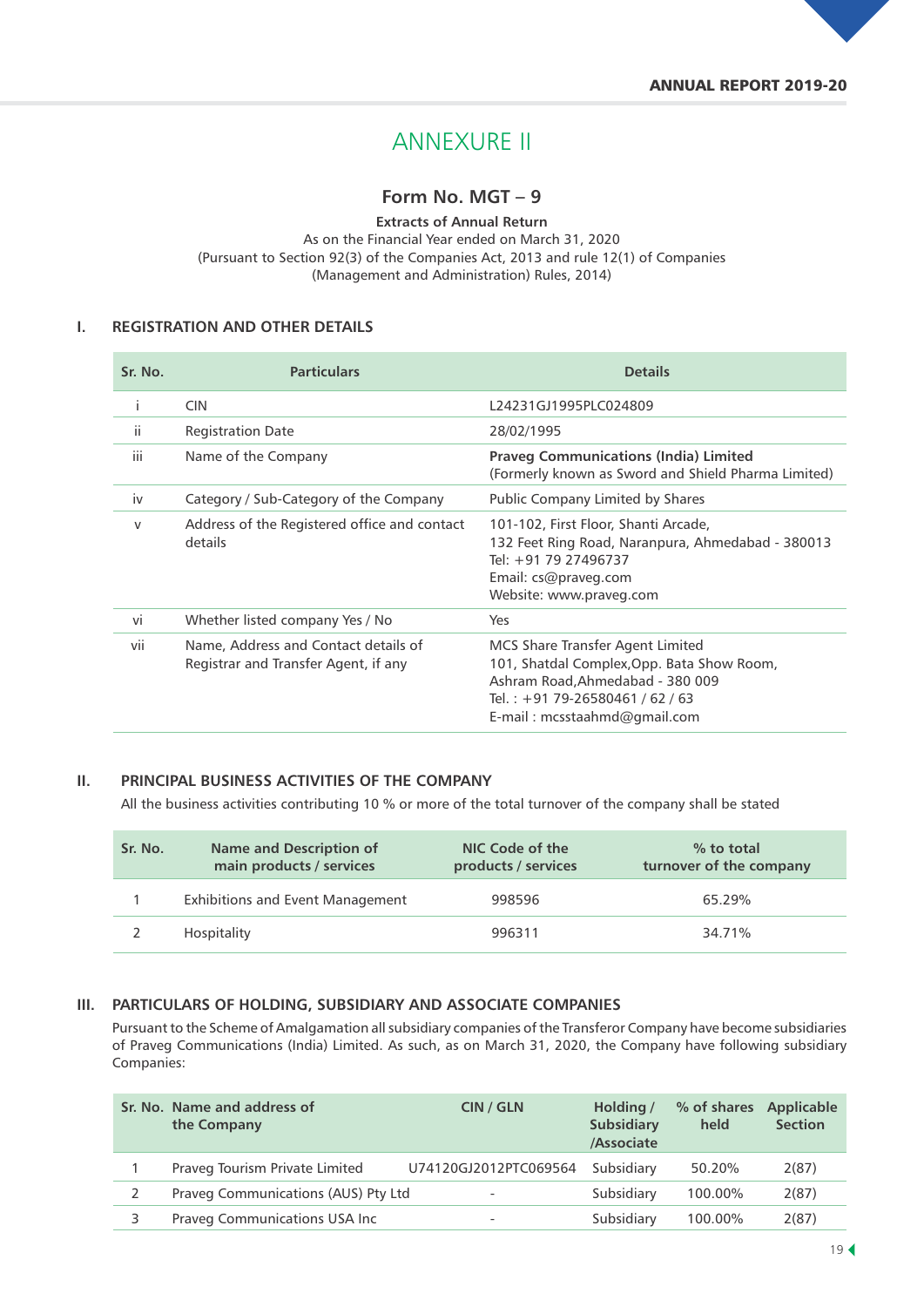

# **IV. SHARE HOLDING PATTERN (Equity Share Capital Breakup as percentage of Total Equity)**

# **i). Category-wise Share Holding**

| Category of |                                                                                              |              | No. of Shares held at the beginning of the year |             |                             | No. of Shares held at the end of the year |                 |                  |                             | % Change           |
|-------------|----------------------------------------------------------------------------------------------|--------------|-------------------------------------------------|-------------|-----------------------------|-------------------------------------------|-----------------|------------------|-----------------------------|--------------------|
|             | <b>Shareholders</b>                                                                          | <b>Demat</b> | <b>Physical</b>                                 | Total       | % of Total<br><b>Shares</b> | <b>Demat</b>                              | <b>Physical</b> | <b>Total</b>     | % of Total<br><b>Shares</b> | during<br>the year |
|             | A. Promoter                                                                                  |              |                                                 |             |                             |                                           |                 |                  |                             |                    |
| 1. Indian   |                                                                                              |              |                                                 |             |                             |                                           |                 |                  |                             |                    |
|             | a. Individual / HUF                                                                          | 13673500     | $\mathbf{0}$                                    | 13673500    | 73.97                       | 13673500                                  | 0               | 13673500         | 73.97                       | 0.00               |
|             | b. Central Govt.                                                                             | 0            | $\mathbf{0}$                                    | 0           | 0.00                        | 0                                         | 0               | 0                | 0.00                        | 0.00               |
|             | c. State Govt.(s)                                                                            | $\mathbf{0}$ | 0                                               | 0           | 0.00                        | 0                                         | 0               | $\mathbf 0$      | 0.00                        | 0.00               |
|             | d. Bodies Corporate                                                                          | $\mathbf 0$  | $\mathbf 0$                                     | $\mathbf 0$ | 0.00                        | 0                                         | $\mathbf 0$     | $\pmb{0}$        | 0.00                        | 0.00               |
|             | e. Banks / Fl                                                                                | 0            | $\mathbf 0$                                     | 0           | 0.00                        | 0                                         | $\mathbf 0$     | $\mathbf 0$      | 0.00                        | 0.00               |
|             | f. Any Other                                                                                 | $\mathbf 0$  | $\mathbf{0}$                                    | 0           | 0.00                        | $\mathbf{0}$                              | $\mathbf 0$     | $\mathbf 0$      | 0.00                        | 0.00               |
|             | Sub-Total (A)(1):                                                                            | 13673500     | $\bf{0}$                                        | 13673500    | 73.97                       | 13673500                                  | 0               | 13673500         | 73.97                       | 0.00               |
|             |                                                                                              |              |                                                 |             |                             |                                           |                 |                  |                             |                    |
|             | 2. Foreign                                                                                   |              |                                                 |             |                             |                                           |                 |                  |                             |                    |
|             | a. NRIs - Individuals                                                                        | $\mathbf 0$  | $\mathbf 0$                                     | 0           | 0.00                        | $\mathbf 0$                               | 0               | 0                | 0.00                        | 0.00               |
|             | b. Other - Individuals                                                                       | 0            | $\mathbf 0$                                     | $\mathbf 0$ | 0.00                        | $\mathbf 0$                               | $\mathbf 0$     | $\boldsymbol{0}$ | 0.00                        | 0.00               |
|             | c. Bodies Corporate                                                                          | 0            | $\mathbf 0$                                     | 0           | 0.00                        | 0                                         | $\mathbf 0$     | $\mathbf 0$      | 0.00                        | 0.00               |
|             | d. Banks / FI                                                                                | $\mathbf{0}$ | $\mathbf{0}$                                    | 0           | 0.00                        | 0                                         | 0               | $\mathbf 0$      | 0.00                        | 0.00               |
|             | e. Any Other                                                                                 | 0            | $\mathbf 0$                                     | 0           | 0.00                        | 0                                         | $\mathbf 0$     | $\pmb{0}$        | 0.00                        | 0.00               |
|             | Sub-Total (A)(2):                                                                            | 0            | $\bf{0}$                                        | 0           | 0.00                        | 0                                         | 0               | 0                | 0.00                        | 0.00               |
|             | <b>Total Shareholding</b><br>of Promoters $(A)$ =<br>$(A)(1) + (A)(2)$                       | 13673500     | 0                                               | 13673500    | 73.97                       | 13673500                                  | 0               | 13673500         | 73.97                       | 0.00               |
|             | <b>B. Public Shareholding</b>                                                                |              |                                                 |             |                             |                                           |                 |                  |                             |                    |
|             | 1. Institutions                                                                              |              |                                                 |             |                             |                                           |                 |                  |                             |                    |
|             | a. Mutual Funds / UTI                                                                        | $\mathbf 0$  | $\mathbf 0$                                     | 0           | 0.00                        | $\mathbf 0$                               | 0               | $\mathbf 0$      | 0.00                        | 0.00               |
|             | b. Banks / Fl                                                                                | 7400         | $\mathbf 0$                                     | 7400        | 0.04                        | 7400                                      | 0               | 7400             | 0.04                        | 0.00               |
|             | c. Central Govt.                                                                             | 0            | $\mathbf 0$                                     | $\mathbf 0$ | 0.00                        | 0                                         | $\mathbf 0$     | 0                | 0.00                        | 0.00               |
|             | d. State Govt.(s)<br>e. Venture Capital                                                      | 0            | $\mathbf 0$                                     | 0           | 0.00                        | 0                                         | $\mathbf 0$     | $\mathbf 0$      | 0.00                        | 0.00               |
|             | Funds                                                                                        | 0            | $\mathbf{0}$                                    | 0           | 0.00                        | 0                                         | 0               | 0                | 0.00                        | 0.00               |
|             | f. Insurance<br>Companies                                                                    | 0            | 0                                               | 0           | 0.00                        | 0                                         | 0               | 0                | 0.00                        | 0.00               |
|             | g. Flls                                                                                      | 0            | 0                                               | 0           | 0.00                        | 0                                         | 0               | 0                | 0.00                        | 0.00               |
|             | h. Foreign Venture                                                                           |              |                                                 |             |                             |                                           |                 |                  |                             |                    |
|             | Capital Funds                                                                                | $\mathbf 0$  | $\pmb{0}$                                       | 0           | 0.00                        | 0                                         | 0               | 0                | 0.00                        | 0.00               |
|             | i. Others (specify)                                                                          | $\mathbf 0$  | $\pmb{0}$                                       | 0           | 0.00                        | $\mathbf 0$                               | 0               | $\mathbf 0$      | 0.00                        | 0.00               |
|             | Sub-Total (B)(1):                                                                            | 7400         | 0                                               | 7400        | 0.04                        | 7400                                      | 0               | 7400             | 0.04                        | 0.00               |
|             |                                                                                              |              |                                                 |             |                             |                                           |                 |                  |                             |                    |
|             | 2. Non-Institutions<br>a. Bodies Corporate                                                   | 429753       | 0                                               | 429753      | 2.33                        | 393192                                    | 0               | 393192           | 2.13                        | (0.20)             |
|             | b. Individuals                                                                               |              |                                                 |             |                             |                                           |                 |                  |                             |                    |
|             | i) Individual<br>Shareholders<br>holding nominal<br>share capital upto<br>₹ 2 lakhs          | 1327125      | 100                                             | 1327225     | 7.18                        | 1343301                                   | 100             | 1343401          | 7.27                        | 0.09               |
|             | ii) Individual<br>Shareholders<br>holding nominal<br>share capital in<br>excess of ₹ 2 lakhs | 1871852      | 977366                                          | 2849218     | 15.41                       | 1878675                                   | 977366          | 2856041          | 15.45                       | 0.04               |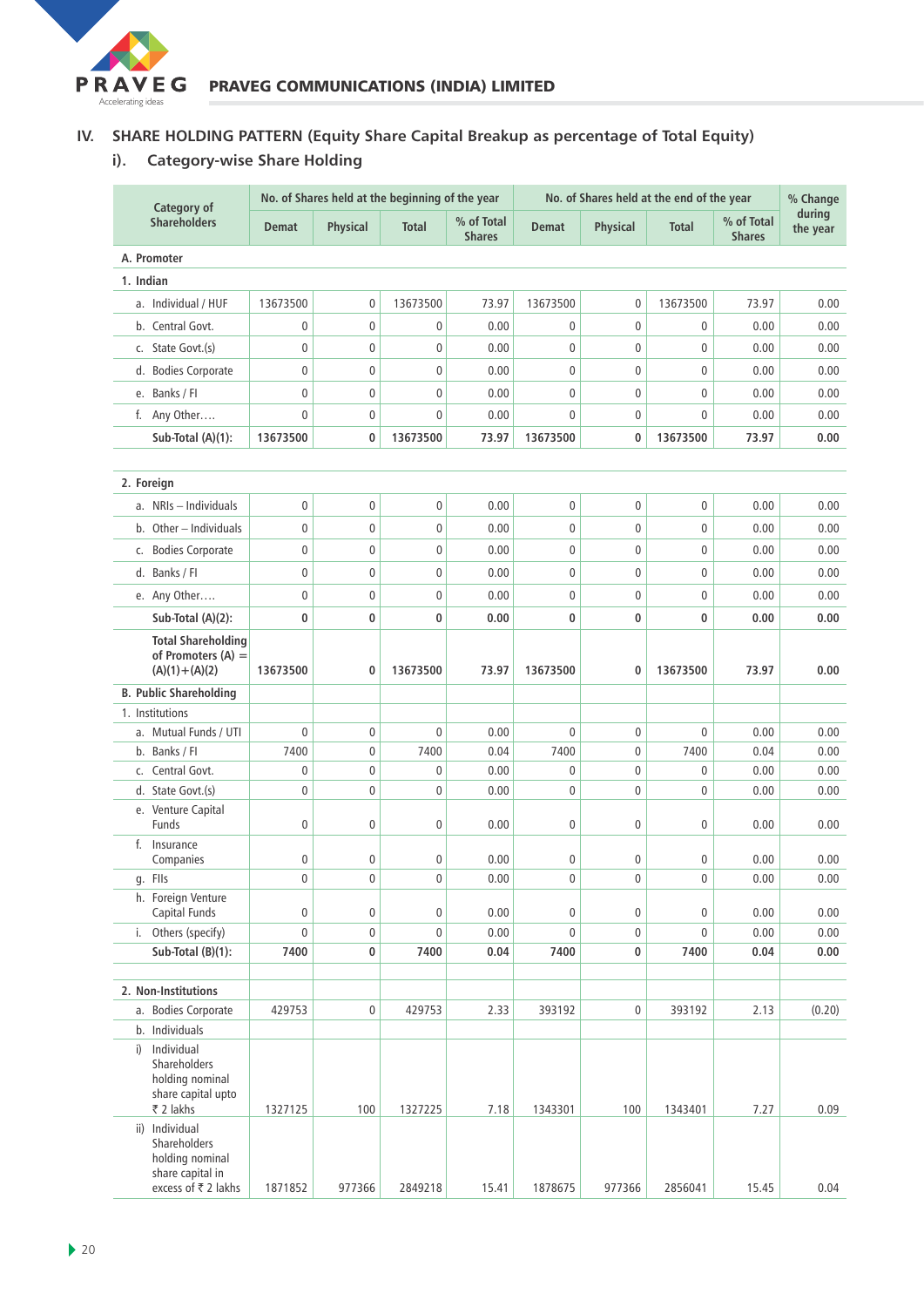| Category of                                                                                                   |              | No. of Shares held at the beginning of the year |              |                             | No. of Shares held at the end of the year |                 |              |                             | % Change           |
|---------------------------------------------------------------------------------------------------------------|--------------|-------------------------------------------------|--------------|-----------------------------|-------------------------------------------|-----------------|--------------|-----------------------------|--------------------|
| <b>Shareholders</b>                                                                                           | <b>Demat</b> | <b>Physical</b>                                 | <b>Total</b> | % of Total<br><b>Shares</b> | <b>Demat</b>                              | <b>Physical</b> | <b>Total</b> | % of Total<br><b>Shares</b> | during<br>the year |
| c. Others (specify)                                                                                           |              |                                                 |              |                             |                                           |                 |              |                             |                    |
| <b>Trusts</b><br>i)                                                                                           |              | $\mathbf 0$                                     | $\mathbf{0}$ | 0.00                        | $\Omega$                                  | $\mathbf{0}$    | $\mathbf{0}$ | 0.00                        | 0.00               |
| ii) HUF                                                                                                       | 189089       | $\mathbf 0$                                     | 189089       | 1.02                        | 202651                                    | $\mathbf{0}$    | 202651       | 1.09                        | 0.07               |
| iii) NRI / OCBs                                                                                               | 7915         | 0                                               | 7915         | 0.04                        | 7915                                      | $\mathbf 0$     | 7915         | 0.04                        | 0.00               |
| iv) Director and<br>Director's Relative                                                                       | 0            | 0                                               | $\mathbf 0$  | 0.00                        | 0                                         | $\mathbf{0}$    | $\mathbf 0$  | 0.00                        | 0.00               |
| v) Limited Liability<br>Partnership                                                                           | 0            | 0                                               | 0            | 0.00                        | 0                                         | 0               | $\mathbf 0$  | 0.00                        | 0.00               |
| vi) Clearing Members<br>/Clearing House                                                                       | 0            | 0                                               | $\mathbf 0$  | 0.00                        | 0                                         | 0               | $\mathbf{0}$ | 0.00                        | 0.00               |
| vii) Foreign Bodies                                                                                           | 0            | $\mathbf{0}$                                    | $\mathbf{0}$ | 0.00                        | 0                                         | $\mathbf{0}$    | $\mathbf{0}$ | 0.00                        | 0.00               |
| viii) Foreign Portfolio<br>Investor (Corporate)                                                               | 0            | $\mathbf 0$                                     | $\mathbf 0$  | 0.00                        | 0                                         | $\mathbf{0}$    | $\mathbf{0}$ | 0.00                        | 0.00               |
| ix) Qualified Foreign<br>Investor                                                                             | 0            | $\mathbf{0}$                                    | 0            | 0.00                        | 0                                         | $\mathbf{0}$    | $\mathbf{0}$ | 0.00                        | 0.00               |
| Sub-Total (B)(2):                                                                                             | 3825734      | 977466                                          | 4803200      | 25.99                       | 3825734                                   | 977466          | 4803200      | 25.99                       | 0.00               |
| <b>Total Public</b><br>Shareholding $(B)$ =<br>$(B)(1) + (B)(2)$                                              | 3833134      | 977466                                          | 4810600      | 26.03                       | 3833134                                   | 977466          | 4810600      | 26.03                       | 0.00               |
| C. Shares held by<br><b>Custodians and</b><br>against which<br><b>Depository Receipts</b><br>have been issued | 0            | 0                                               | $\mathbf 0$  | 0.00                        | 0                                         | 0               | $\mathbf 0$  | 0.00                        | 0.00               |
| Grand Total $(A+B+C)$                                                                                         | 17506634     | 977466                                          | 18484100     | 100.00                      | 17506634                                  | 977466          | 18484100     | 100.00                      | 0.00               |

*Note: The allotment of 133,33,500 Equity Shares was made by the Board of Diretors on 24th March, 2020 to the shareholders of Praveg Communications Limited (Transferor Company), pursuant to the Scheme of Merger approved by NCLT, Ahmedabad. The said Scheme was approved with appointed date 01/04/2016. For more details on Scheme of Merger, refer to Note No. 40 of Notes to Standalone Financial Statement of the Company.*

## **ii). Shareholding of Promoters**

|                                |                         |                                           | Shareholding at the beginning of the year                    | Shareholding at the end of the year | % change                                  |                                                              |                                          |
|--------------------------------|-------------------------|-------------------------------------------|--------------------------------------------------------------|-------------------------------------|-------------------------------------------|--------------------------------------------------------------|------------------------------------------|
| <b>Shareholders Name</b>       | No. of<br><b>Shares</b> | % of total<br>shares<br>of the<br>Company | % of Shares<br>Pledged /<br>encumbered<br>to total<br>shares | No. of<br><b>Shares</b>             | % of total<br>shares<br>of the<br>Company | % of Shares<br>Pledged /<br>encumbered<br>to total<br>shares | in<br>shareholding<br>during the<br>year |
| PARASKUMAR MANEKLAL PATEL      | 3562500                 | 19.27                                     | 0.00                                                         | 3562500                             | 19.27                                     | 0.00                                                         | 0.00                                     |
| <b>SUNITA PARAS PATEL</b>      | 2437500                 | 13.19                                     | 0.00                                                         | 2437500                             | 13.19                                     | 0.00                                                         | 0.00                                     |
| VISHNUKUMAR VITTHALDAS PATEL   | 3000000                 | 16.23                                     | 0.00                                                         | 3000000                             | 16.23                                     | 0.00                                                         | 0.00                                     |
| ASHABEN VISHNUKUMAR PATEL      | 2992275                 | 16.19                                     | 0.00                                                         | 2992275                             | 16.19                                     | 0.00                                                         | 0.00                                     |
| HARSH VISHNUBHAI PATEL         | 7500                    | 0.04                                      | 0.00                                                         | 7500                                | 0.04                                      | 0.00                                                         | 0.00                                     |
| JAYESH ISHWARLAL PATEL         | 666750                  | 3.61                                      | 0.00                                                         | 666750                              | 3.61                                      | 0.00                                                         | 0.00                                     |
| <b>RAJESH K PATEL</b>          | 666750                  | 3.61                                      | 0.00                                                         | 666750                              | 3.61                                      | 0.00                                                         | 0.00                                     |
| PRAVINBHAI MANEKLAL PATEL      | 229400                  | 1.24                                      | 0.00                                                         | 229400                              | 1.24                                      | 0.00                                                         | 0.00                                     |
| JYOTSNABEN PRAVINBHAI PATEL    | 110600                  | 0.60                                      | 0.00                                                         | 110600                              | 0.60                                      | 0.00                                                         | 0.00                                     |
| MANISHKUMAR SURESHCHANDRA RAMI | 75                      | 0.00                                      | 0.00                                                         | 75                                  | 0.00                                      | 0.00                                                         | 0.00                                     |
| KALPESH RAMANLAL PATEL         | 75                      | 0.00                                      | 0.00                                                         | 75                                  | 0.00                                      | 0.00                                                         | 0.00                                     |
| PARAG VIJAYKUMAR PATEL         | 75                      | 0.00                                      | 0.00                                                         | 75                                  | 0.00                                      | 0.00                                                         | 0.00                                     |
| <b>Total</b>                   | 13673500                | 73.97                                     | 0.00                                                         | 13673500                            | 73.97                                     | 0.00                                                         | 0.00                                     |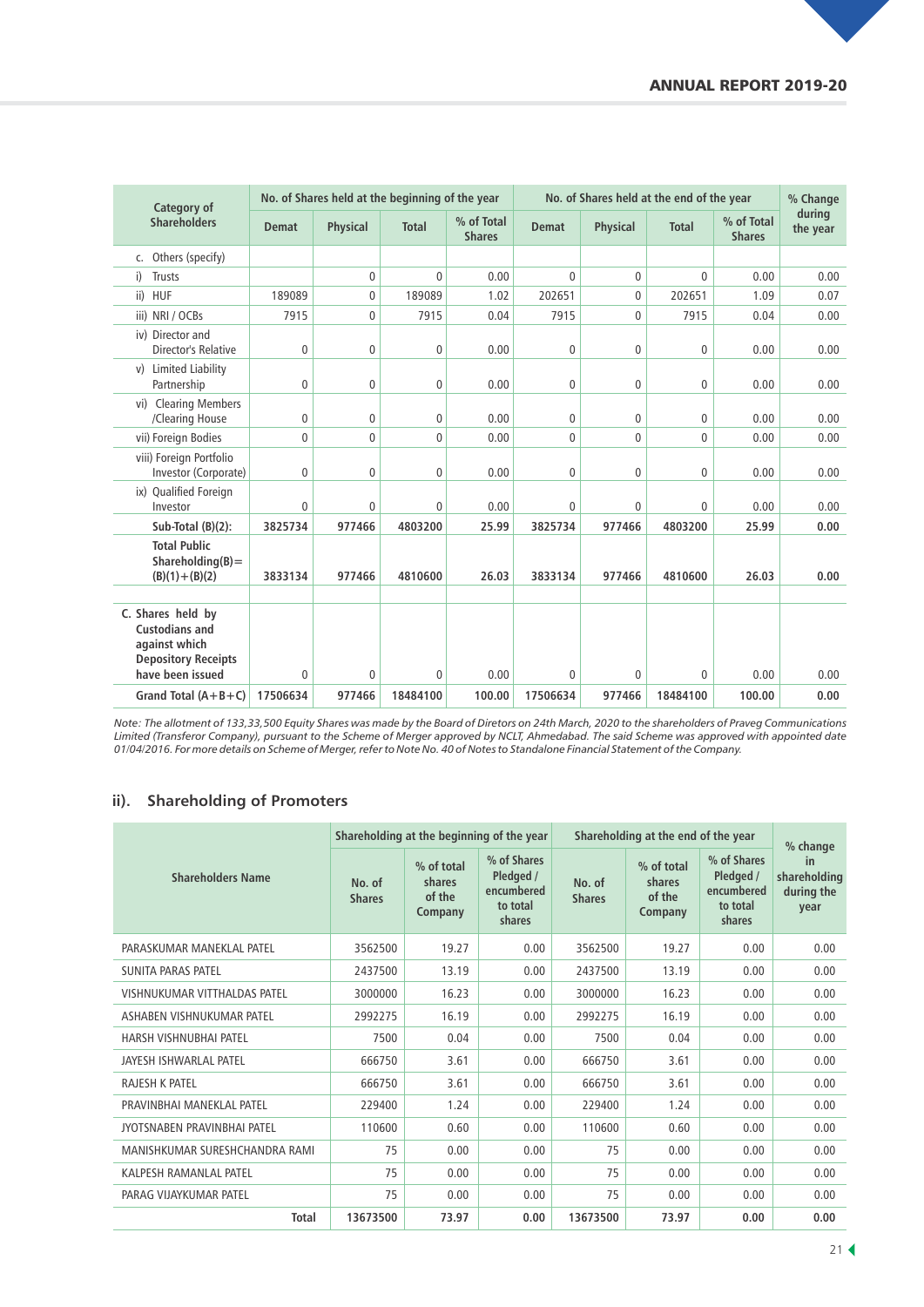

# **iii). Change in Promoters' Shareholding (Please specify, if there is no change)**

|                                                                                                                                                                     |                                                                                  |                                      |                                        | Shareholding at the beginning of the year Cumulative Shareholding during the year |                                          |  |  |
|---------------------------------------------------------------------------------------------------------------------------------------------------------------------|----------------------------------------------------------------------------------|--------------------------------------|----------------------------------------|-----------------------------------------------------------------------------------|------------------------------------------|--|--|
| <b>Particulars</b>                                                                                                                                                  | <b>Date</b>                                                                      | No. of<br><b>Shares</b>              | % of total<br>shares of<br>the Company | No. of<br><b>Shares</b>                                                           | $%$ of total<br>shares of<br>the Company |  |  |
| PARASKUMAR MANEKLAL PATEL                                                                                                                                           |                                                                                  |                                      |                                        |                                                                                   |                                          |  |  |
| At the beginning of the year                                                                                                                                        | 01.04.2019                                                                       | 3562500<br>19.27<br>3562500<br>19.27 |                                        |                                                                                   |                                          |  |  |
| Date wise Increase/Decrease in<br>shareholding during the year specifying<br>the reasons for increase/decrease (e.g.<br>allotment/transfer/bonus/sweat equity etc): | 3562500 equity shares allotted on 24/03/2020, pursuant to Scheme of Amalgamation |                                      |                                        |                                                                                   |                                          |  |  |
| At the end of the year                                                                                                                                              | 31.03.2020                                                                       | 19.27<br>3562500<br>19.27<br>3562500 |                                        |                                                                                   |                                          |  |  |

| 2. SUNITA PARAS PATEL                                                                                                                                               |                                                                                  |         |       |         |       |  |
|---------------------------------------------------------------------------------------------------------------------------------------------------------------------|----------------------------------------------------------------------------------|---------|-------|---------|-------|--|
| At the beginning of the year                                                                                                                                        | 01.04.2019                                                                       | 2437500 | 13.19 | 2437500 | 13.19 |  |
| Date wise Increase/Decrease in<br>shareholding during the year specifying<br>the reasons for increase/decrease (e.g.<br>allotment/transfer/bonus/sweat equity etc): | 2437500 equity shares allotted on 24/03/2020, pursuant to Scheme of Amalgamation |         |       |         |       |  |
| At the end of the year                                                                                                                                              | 31.03.2020                                                                       | 2437500 | 13.19 | 2437500 | 13.19 |  |

| 3. VISHNUKUMAR VITTHALDAS PATEL                                                                                                                                     |                                                                                 |         |       |         |       |  |
|---------------------------------------------------------------------------------------------------------------------------------------------------------------------|---------------------------------------------------------------------------------|---------|-------|---------|-------|--|
| At the beginning of the year                                                                                                                                        | 01.04.2019                                                                      | 3000000 | 16.23 | 3000000 | 16.23 |  |
| Date wise Increase/Decrease in<br>shareholding during the year specifying<br>the reasons for increase/decrease (e.g.<br>allotment/transfer/bonus/sweat equity etc): | 3000000 equity shares allotted on 24/03/2020 pursuant to Scheme of Amalgamation |         |       |         |       |  |
| At the end of the year                                                                                                                                              | 31.03.2020                                                                      | 3000000 | 16.23 | 3000000 | 16.23 |  |

| <b>4. ASHABEN VISHNUKUMAR PATEL</b>                                                                                                                                 |                                                                                 |         |       |         |       |  |  |
|---------------------------------------------------------------------------------------------------------------------------------------------------------------------|---------------------------------------------------------------------------------|---------|-------|---------|-------|--|--|
| At the beginning of the year                                                                                                                                        | 01.04.2019                                                                      | 2992275 | 16.19 | 2992275 | 16.19 |  |  |
| Date wise Increase/Decrease in<br>shareholding during the year specifying<br>the reasons for increase/decrease (e.g.<br>allotment/transfer/bonus/sweat equity etc): | 2992275 equity shares allotted on 24/03/2020 pursuant to Scheme of Amalgamation |         |       |         |       |  |  |
| At the end of the year<br>31.03.2020<br>16.19<br>2992275<br>2992275<br>16.19                                                                                        |                                                                                 |         |       |         |       |  |  |

| 5. HARSH VISHNUBHAI PATEL                                                                                                                                           |                                                                              |      |      |      |      |  |
|---------------------------------------------------------------------------------------------------------------------------------------------------------------------|------------------------------------------------------------------------------|------|------|------|------|--|
| At the beginning of the year                                                                                                                                        | 01.04.2019                                                                   | 7500 | 0.04 | 7500 | 0.04 |  |
| Date wise Increase/Decrease in<br>shareholding during the year specifying<br>the reasons for increase/decrease (e.g.<br>allotment/transfer/bonus/sweat equity etc): | 7500 equity shares allotted on 24/03/2020 pursuant to Scheme of Amalgamation |      |      |      |      |  |
| At the end of the year                                                                                                                                              | 31.03.2020                                                                   | 7500 | 0.04 | 7500 | 0.04 |  |

| <b>6. JAYESH ISHWARLAL PATEL</b>                                                                                                                                    |                                                                                 |        |      |        |      |  |  |
|---------------------------------------------------------------------------------------------------------------------------------------------------------------------|---------------------------------------------------------------------------------|--------|------|--------|------|--|--|
| At the beginning of the year                                                                                                                                        | 01.04.2019                                                                      | 666750 | 3.61 | 666750 | 3.61 |  |  |
| Date wise Increase/Decrease in<br>shareholding during the year specifying<br>the reasons for increase/decrease (e.g.<br>allotment/transfer/bonus/sweat equity etc): | 666750 equity shares allotted on 24/03/2020, pursuant to Scheme of Amalgamation |        |      |        |      |  |  |
| At the end of the year                                                                                                                                              | 31.03.2020                                                                      | 666750 | 3.61 | 666750 | 3.61 |  |  |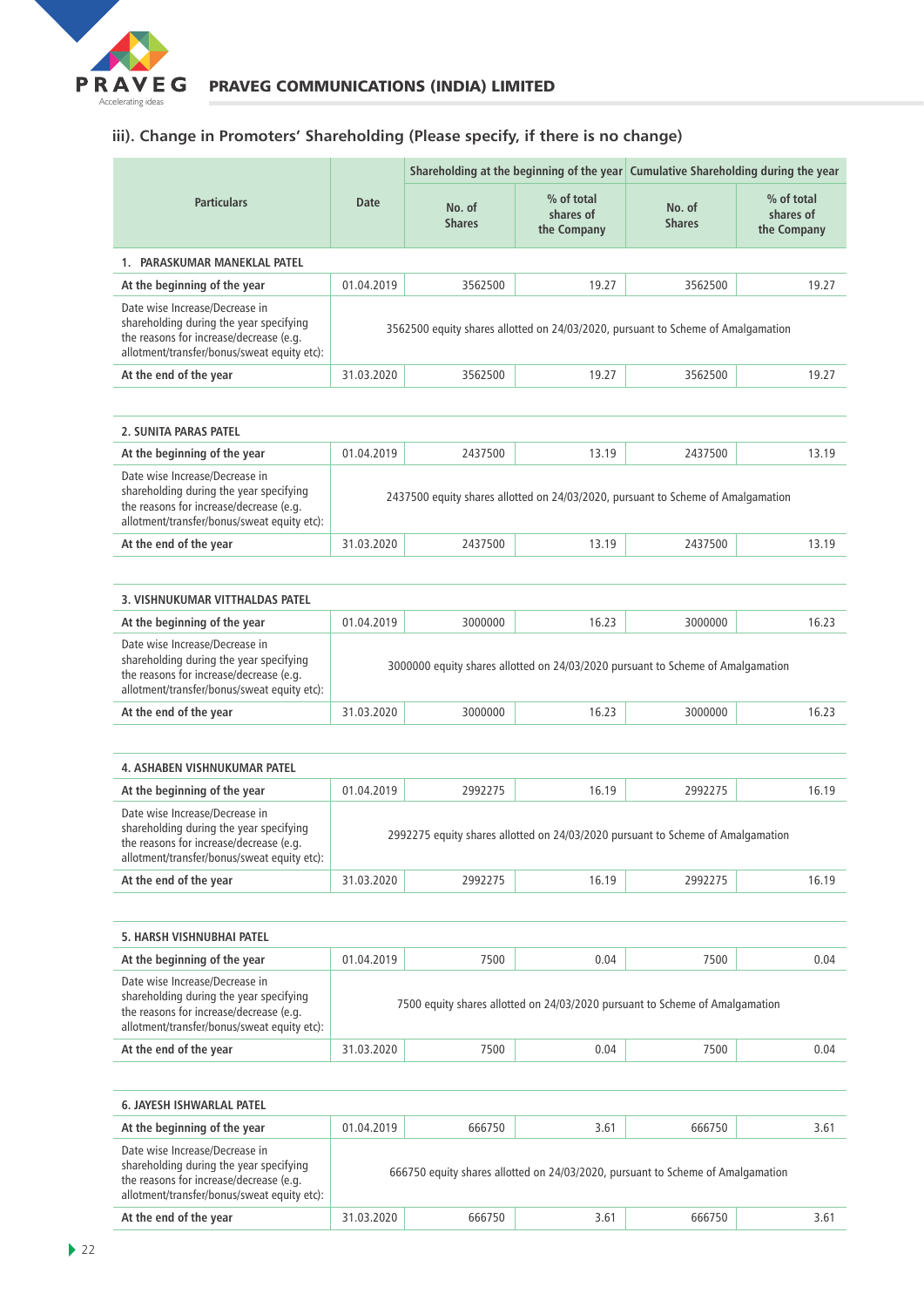## ANNUAL REPORT 2019-20

|                                                                                                                                                                     | Shareholding at the beginning of the year Cumulative Shareholding during the year |                         |                                        |                         |                                        |  |
|---------------------------------------------------------------------------------------------------------------------------------------------------------------------|-----------------------------------------------------------------------------------|-------------------------|----------------------------------------|-------------------------|----------------------------------------|--|
| <b>Particulars</b>                                                                                                                                                  | Date                                                                              | No. of<br><b>Shares</b> | % of total<br>shares of<br>the Company | No. of<br><b>Shares</b> | % of total<br>shares of<br>the Company |  |
| <b>7. RAJESH K PATEL</b>                                                                                                                                            |                                                                                   |                         |                                        |                         |                                        |  |
| At the beginning of the year                                                                                                                                        | 01.04.2019                                                                        | 666750                  | 3.61                                   | 666750                  | 3.61                                   |  |
| Date wise Increase/Decrease in<br>shareholding during the year specifying<br>the reasons for increase/decrease (e.g.<br>allotment/transfer/bonus/sweat equity etc): | 666750 equity shares allotted on 24/03/2020, pursuant to Scheme of Amalgamation   |                         |                                        |                         |                                        |  |
| At the end of the year                                                                                                                                              | 31.03.2020                                                                        | 666750                  | 3.61                                   | 666750                  | 3.61                                   |  |

| 8. PRAVINBHAI MANEKLAL PATEL                                                                                                                                        |            |        |           |        |      |
|---------------------------------------------------------------------------------------------------------------------------------------------------------------------|------------|--------|-----------|--------|------|
| At the beginning of the year                                                                                                                                        | 01.04.2019 | 229400 | 1.24      | 229400 | 1.24 |
| Date wise Increase/Decrease in<br>shareholding during the year specifying<br>the reasons for increase/decrease (e.g.<br>allotment/transfer/bonus/sweat equity etc): |            |        | No Change |        |      |
| At the end of the year                                                                                                                                              | 31.03.2020 | 229400 | 1.24      | 229400 | 1.24 |

| 9. JYOTSNABEN PRAVINBHAI PATEL                                                                                                                                      |            |        |           |        |      |  |  |
|---------------------------------------------------------------------------------------------------------------------------------------------------------------------|------------|--------|-----------|--------|------|--|--|
| At the beginning of the year                                                                                                                                        | 01.04.2019 | 110600 | 0.60      | 110600 | 0.60 |  |  |
| Date wise Increase/Decrease in<br>shareholding during the year specifying<br>the reasons for increase/decrease (e.g.<br>allotment/transfer/bonus/sweat equity etc): |            |        | No Change |        |      |  |  |
| At the end of the year                                                                                                                                              | 31.03.2020 | 110600 | 0.60      | 110600 | 0.60 |  |  |

| <b>10. MANISHKUMAR SURESHCHANDRA RAMI</b>                                                                                                                           |                                                                             |    |      |    |      |  |  |
|---------------------------------------------------------------------------------------------------------------------------------------------------------------------|-----------------------------------------------------------------------------|----|------|----|------|--|--|
| At the beginning of the year                                                                                                                                        | 01.04.2019                                                                  | 75 | 0.00 | 75 | 0.00 |  |  |
| Date wise Increase/Decrease in<br>shareholding during the year specifying<br>the reasons for increase/decrease (e.g.<br>allotment/transfer/bonus/sweat equity etc): | 75 equity shares allotted on 24/03/2020, pursuant to Scheme of Amalgamation |    |      |    |      |  |  |
| At the end of the year                                                                                                                                              | 31.03.2020                                                                  | 75 | 0.00 | 75 | 0.00 |  |  |

| <b>11. KALPESH RAMANLAL PATEL</b>                                                                                                                                   |                                                                             |    |      |    |      |  |  |
|---------------------------------------------------------------------------------------------------------------------------------------------------------------------|-----------------------------------------------------------------------------|----|------|----|------|--|--|
| At the beginning of the year                                                                                                                                        | 01.04.2019                                                                  | 75 | 0.00 | 75 | 0.00 |  |  |
| Date wise Increase/Decrease in<br>shareholding during the year specifying<br>the reasons for increase/decrease (e.g.<br>allotment/transfer/bonus/sweat equity etc): | 75 equity shares allotted on 24/03/2020, pursuant to Scheme of Amalgamation |    |      |    |      |  |  |
| At the end of the year                                                                                                                                              | 31.03.2020                                                                  | 75 | 0.00 | 75 | 0.00 |  |  |

| <b>12. PARAG VIJAYKUMAR PATEL</b>                                                                                                                                   |            |    |                                                                             |    |      |
|---------------------------------------------------------------------------------------------------------------------------------------------------------------------|------------|----|-----------------------------------------------------------------------------|----|------|
| At the beginning of the year                                                                                                                                        | 01.04.2019 | 75 | 0.00                                                                        | 75 | 0.00 |
| Date wise Increase/Decrease in<br>shareholding during the year specifying<br>the reasons for increase/decrease (e.g.<br>allotment/transfer/bonus/sweat equity etc): |            |    | 75 equity shares allotted on 24/03/2020, pursuant to Scheme of Amalgamation |    |      |
| At the end of the year                                                                                                                                              | 31.03.2020 | 75 | 0.00                                                                        | 75 | 0.00 |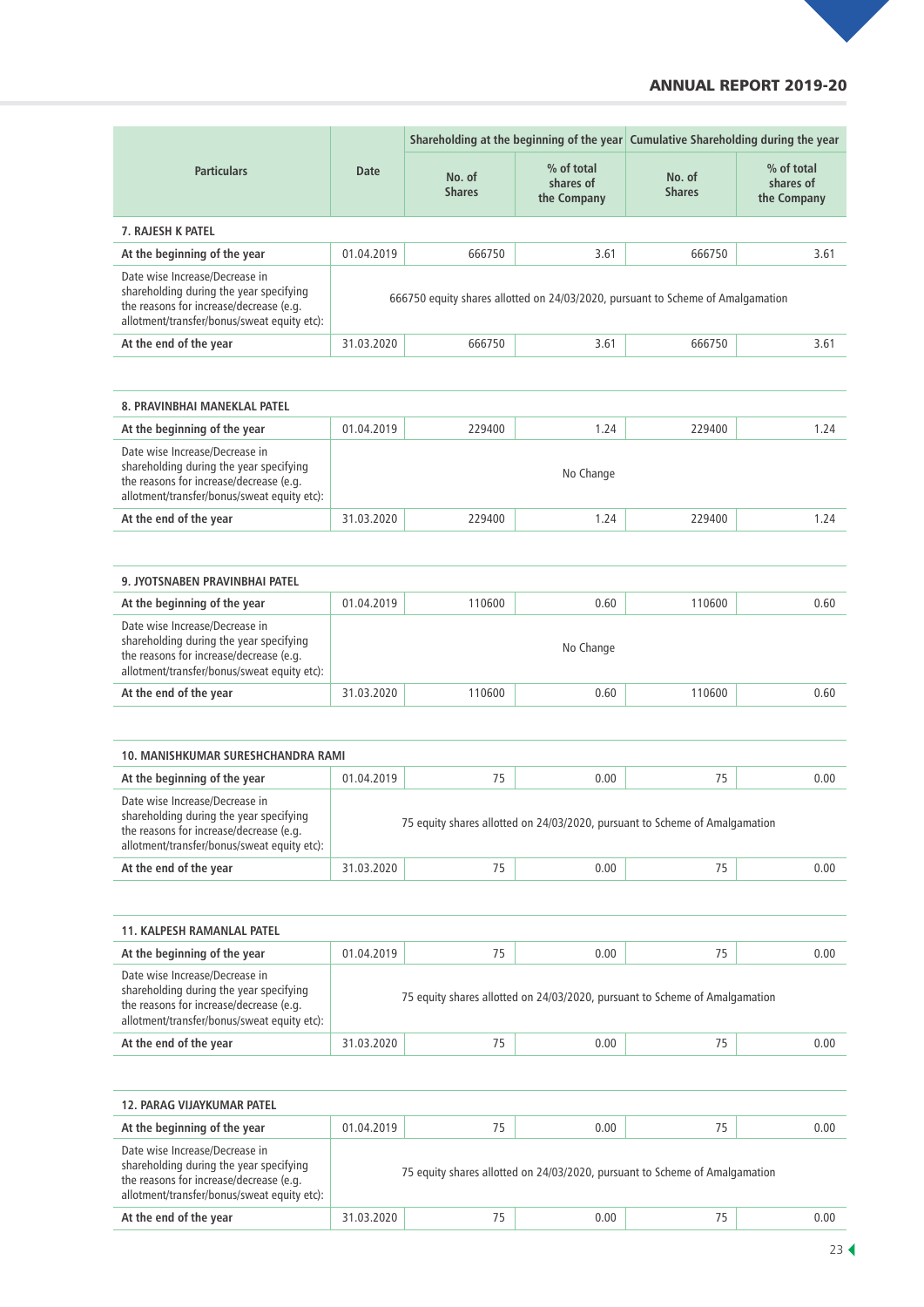

#### **iv). Shareholding Pattern of Top Ten Shareholders (Other than Directors, Promoters and Holders of GDRs and ADRs)**

|                                                                                                                                                                     |            |                         |                                        | Shareholding at the beginning of the year Cumulative Shareholding during the year |                                        |
|---------------------------------------------------------------------------------------------------------------------------------------------------------------------|------------|-------------------------|----------------------------------------|-----------------------------------------------------------------------------------|----------------------------------------|
| <b>Particulars</b>                                                                                                                                                  | Date       | No. of<br><b>Shares</b> | % of total<br>shares of<br>the Company | No. of<br><b>Shares</b>                                                           | % of total<br>shares of<br>the Company |
| 1. SHAILESHKUMAR HANSRAJBHAI PATEL                                                                                                                                  |            |                         |                                        |                                                                                   |                                        |
| At the beginning of the year                                                                                                                                        | 01.04.2019 | 215280                  | 1.16                                   | 215280                                                                            | 1.16                                   |
| Date wise Increase/Decrease in<br>shareholding during the year specifying<br>the reasons for increase/decrease (e.g.<br>allotment/transfer/bonus/sweat equity etc): |            |                         | No Change                              |                                                                                   |                                        |
| At the end of the year                                                                                                                                              | 31.03.2020 | 215280                  | 1.16                                   | 215280                                                                            | 1.16                                   |
|                                                                                                                                                                     |            |                         |                                        |                                                                                   |                                        |
| 2. PROBI FINCAP PVT LTD                                                                                                                                             |            |                         |                                        |                                                                                   |                                        |
| At the beginning of the year                                                                                                                                        | 01.04.2019 | 200000                  | 1.08                                   | 200000                                                                            | 1.08                                   |
| Date wise Increase/Decrease in<br>shareholding during the year specifying<br>the reasons for increase/decrease (e.g.<br>allotment/transfer/bonus/sweat equity etc): |            |                         | No Change                              |                                                                                   |                                        |
| At the end of the year                                                                                                                                              | 31.03.2020 | 200000                  | 1.08                                   | 200000                                                                            | 1.08                                   |
|                                                                                                                                                                     |            |                         |                                        |                                                                                   |                                        |
| 3. SANJAYKUMAR SOMABHAI PATEL                                                                                                                                       |            |                         |                                        |                                                                                   |                                        |
| At the beginning of the year                                                                                                                                        | 01.04.2019 | 150000                  | 0.81                                   | 150000                                                                            | 0.81                                   |
| Date wise Increase/Decrease in<br>shareholding during the year specifying<br>the reasons for increase/decrease (e.g.<br>allotment/transfer/bonus/sweat equity etc): |            |                         | No Change                              |                                                                                   |                                        |
| At the end of the year                                                                                                                                              | 31.03.2020 | 150000                  | 0.81                                   | 150000                                                                            | 0.81                                   |
|                                                                                                                                                                     |            |                         |                                        |                                                                                   |                                        |
| 4. JITENDRAKUMAR VITHTHALBHAI PATEL                                                                                                                                 |            |                         |                                        |                                                                                   |                                        |
| At the beginning of the year                                                                                                                                        | 01.04.2019 | 147614                  | 0.80                                   | 147614                                                                            | 0.80                                   |
| Date wise Increase/Decrease in<br>shareholding during the year specifying<br>the reasons for increase/decrease (e.g.<br>allotment/transfer/bonus/sweat equity etc): |            |                         | No Change                              |                                                                                   |                                        |
| At the end of the year                                                                                                                                              | 31.03.2020 | 147614                  | 0.80                                   | 147614                                                                            | 0.80                                   |
|                                                                                                                                                                     |            |                         |                                        |                                                                                   |                                        |
| 5. ASHVINKUMAR AMRUTBHAI PATEL                                                                                                                                      |            |                         |                                        |                                                                                   |                                        |
| At the beginning of the year                                                                                                                                        | 01.04.2019 | 10000                   | 0.05                                   | 10000                                                                             | 0.05                                   |
| Purchase                                                                                                                                                            | 29.06.2019 | 121324                  | 0.66                                   | 131324                                                                            | 0.71                                   |
| Purchase                                                                                                                                                            | 30.08.2019 | 880                     | 0.00                                   | 132204                                                                            | 0.72                                   |
| Purchase                                                                                                                                                            | 27.03.2020 | 10377                   | 0.06                                   | 142581                                                                            | 0.77                                   |
| At the end of the year                                                                                                                                              | 31.03.2020 | 142581                  | 0.77                                   | 142581                                                                            | 0.77                                   |
|                                                                                                                                                                     |            |                         |                                        |                                                                                   |                                        |
| <b>6. SANJAYBHAI MODI</b>                                                                                                                                           |            |                         |                                        |                                                                                   |                                        |
| At the beginning of the year                                                                                                                                        | 01.04.2019 | 141566                  | 0.77                                   | 141566                                                                            | 0.77                                   |
| Date wise Increase/Decrease in<br>shareholding during the year specifying<br>the reasons for increase/decrease (e.g.<br>allotment/transfer/bonus/sweat equity etc): |            |                         | No Change                              |                                                                                   |                                        |
| At the end of the year                                                                                                                                              | 31.03.2020 | 141566                  | 0.77                                   | 141566                                                                            | 0.77                                   |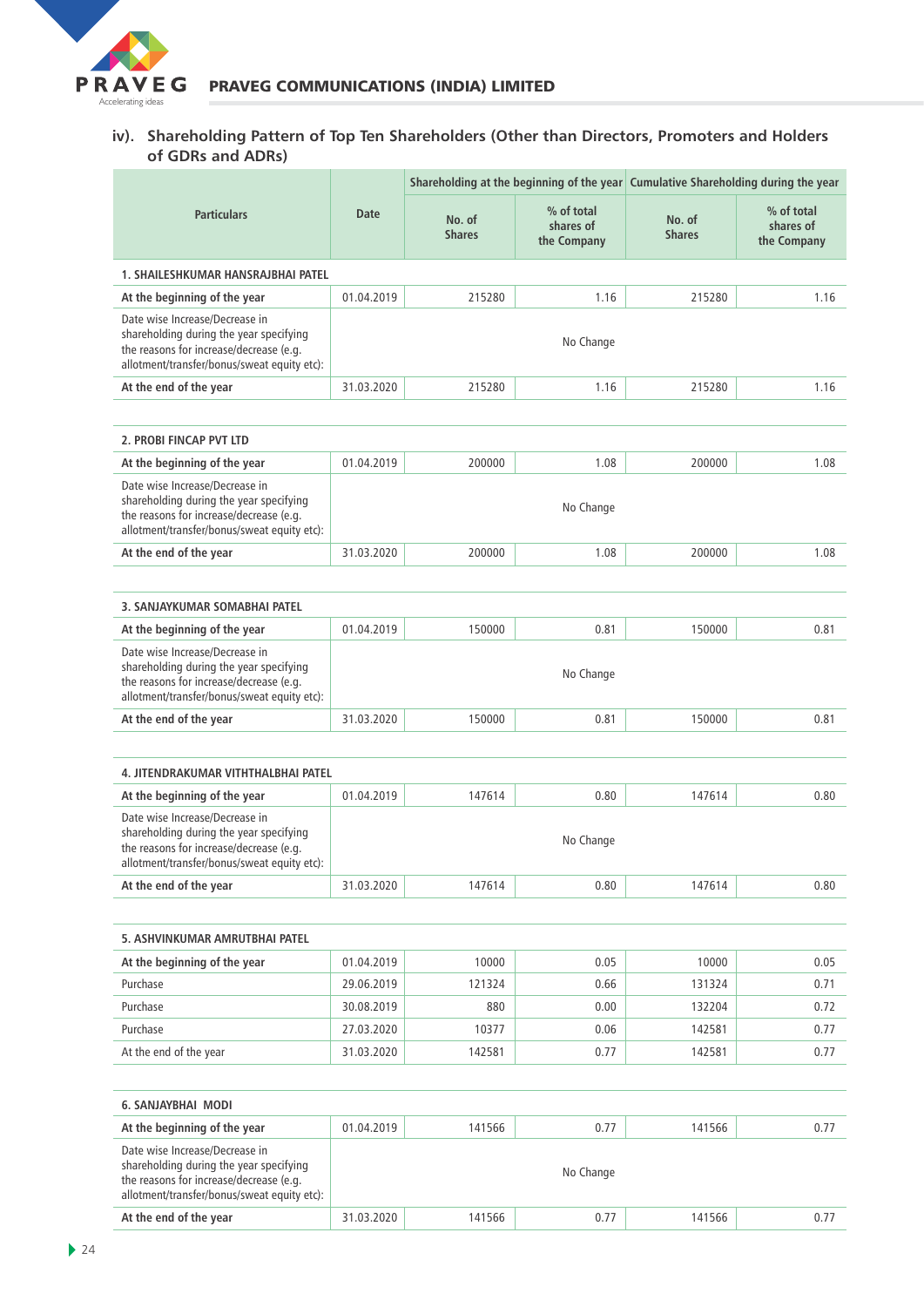## ANNUAL REPORT 2019-20

|                                                                                                                                                                     |            |                         |                                        | Shareholding at the beginning of the year Cumulative Shareholding during the year |                                        |  |
|---------------------------------------------------------------------------------------------------------------------------------------------------------------------|------------|-------------------------|----------------------------------------|-----------------------------------------------------------------------------------|----------------------------------------|--|
| <b>Particulars</b>                                                                                                                                                  | Date       | No. of<br><b>Shares</b> | % of total<br>shares of<br>the Company | No. of<br><b>Shares</b>                                                           | % of total<br>shares of<br>the Company |  |
| 7. JASHODABEN JAYANTILAL PATEL                                                                                                                                      |            |                         |                                        |                                                                                   |                                        |  |
| At the beginning of the year                                                                                                                                        | 01.04.2019 | 137730                  | 0.75                                   | 137730                                                                            | 0.75                                   |  |
| Date wise Increase/Decrease in<br>shareholding during the year specifying<br>the reasons for increase/decrease (e.g.<br>allotment/transfer/bonus/sweat equity etc): | No Change  |                         |                                        |                                                                                   |                                        |  |
| At the end of the year                                                                                                                                              | 31.03.2020 | 137730                  | 0.75                                   | 137730                                                                            | 0.75                                   |  |

| <b>8. PUNITABEN BHARATBHAI PATEL</b>                                                                                                                                |            |        |           |        |      |  |
|---------------------------------------------------------------------------------------------------------------------------------------------------------------------|------------|--------|-----------|--------|------|--|
| At the beginning of the year                                                                                                                                        | 01.04.2019 | 136980 | 0.74      | 136980 | 0.74 |  |
| Date wise Increase/Decrease in<br>shareholding during the year specifying<br>the reasons for increase/decrease (e.g.<br>allotment/transfer/bonus/sweat equity etc): |            |        | No Change |        |      |  |
| At the end of the year                                                                                                                                              | 31.03.2020 | 136980 | 0.74      | 136980 | 0.74 |  |

| 9. CHIRAGKUMAR SOMABHAI PATEL                                                                                                                                       |            |        |           |        |      |  |  |
|---------------------------------------------------------------------------------------------------------------------------------------------------------------------|------------|--------|-----------|--------|------|--|--|
| At the beginning of the year                                                                                                                                        | 01.04.2019 | 131730 | 0.71      | 131730 | 0.71 |  |  |
| Date wise Increase/Decrease in<br>shareholding during the year specifying<br>the reasons for increase/decrease (e.g.<br>allotment/transfer/bonus/sweat equity etc): |            |        | No Change |        |      |  |  |
| At the end of the year                                                                                                                                              | 31.03.2020 | 131730 | 0.71      | 131730 | 0.71 |  |  |

| <b>10. PRAKASHKUMAR PATEL</b>                                                                                                                                       |            |        |           |        |      |
|---------------------------------------------------------------------------------------------------------------------------------------------------------------------|------------|--------|-----------|--------|------|
| At the beginning of the year                                                                                                                                        | 01.04.2019 | 120300 | 0.65      | 120300 | 0.65 |
| Date wise Increase/Decrease in<br>shareholding during the year specifying<br>the reasons for increase/decrease (e.g.<br>allotment/transfer/bonus/sweat equity etc): |            |        | No Change |        |      |
| At the end of the year                                                                                                                                              | 31.03.2020 | 120300 | 0.65      | 120300 | 0.65 |

# **v). Shareholding of Directors and Key Managerial Personnel**

| <b>Particulars</b>                                                                                                                                                  | Shareholding at the beginning of the year Cumulative Shareholding during the year |                         |                                        |                         |                                        |  |
|---------------------------------------------------------------------------------------------------------------------------------------------------------------------|-----------------------------------------------------------------------------------|-------------------------|----------------------------------------|-------------------------|----------------------------------------|--|
|                                                                                                                                                                     | Date                                                                              | No. of<br><b>Shares</b> | % of total<br>shares of<br>the Company | No. of<br><b>Shares</b> | % of total<br>shares of<br>the Company |  |
| 1. PARASKUMAR MANEKLAL PATEL - MANAGING DIRECTOR (w.e.f. 27/01/2020)                                                                                                |                                                                                   |                         |                                        |                         |                                        |  |
| At the beginning of the year                                                                                                                                        | 01.04.2019                                                                        | 3562500                 | 19.27                                  | 3562500                 | 19.27                                  |  |
| Date wise Increase/Decrease in<br>shareholding during the year specifying<br>the reasons for increase/decrease (e.g.<br>allotment/transfer/bonus/sweat equity etc): | 3562500 equity shares allotted on 24/03/2020, pursuant to Scheme of Amalgamation  |                         |                                        |                         |                                        |  |
| At the end of the year                                                                                                                                              | 31.03.2020                                                                        | 3562500                 | 19.27                                  | 3562500                 | 19.27                                  |  |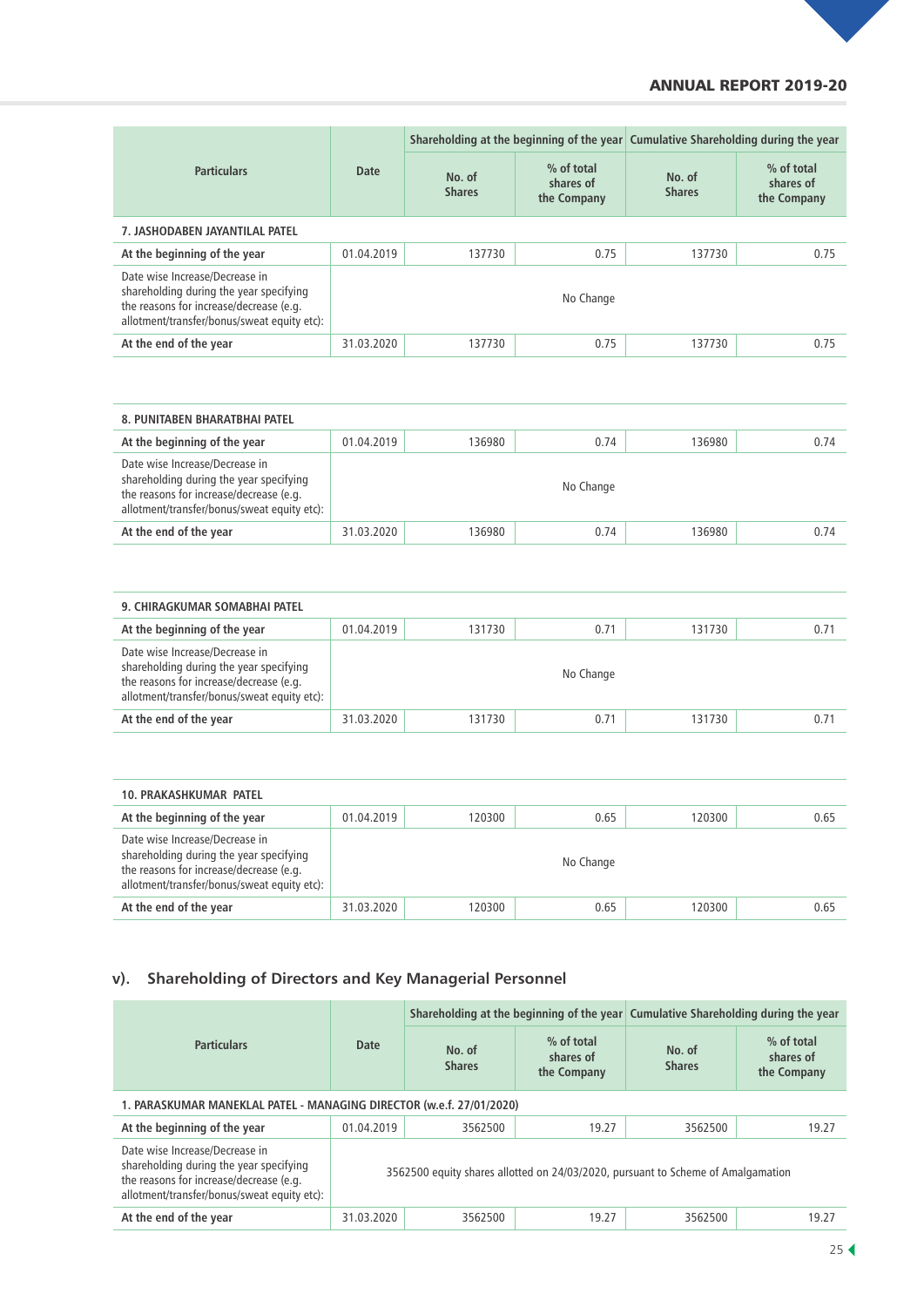

| <b>Particulars</b>                                                                                                                                                  |                                                                                  | Shareholding at the beginning of the year Cumulative Shareholding during the year |                                        |                         |                                        |  |  |
|---------------------------------------------------------------------------------------------------------------------------------------------------------------------|----------------------------------------------------------------------------------|-----------------------------------------------------------------------------------|----------------------------------------|-------------------------|----------------------------------------|--|--|
|                                                                                                                                                                     | <b>Date</b>                                                                      | No. of<br><b>Shares</b>                                                           | % of total<br>shares of<br>the Company | No. of<br><b>Shares</b> | % of total<br>shares of<br>the Company |  |  |
| 2. SUNITA PARAS PATEL - WOMAN DIRECTOR (WHOLETIME DIRECTOR) (w.e.f. 27/01/2020)                                                                                     |                                                                                  |                                                                                   |                                        |                         |                                        |  |  |
| At the beginning of the year                                                                                                                                        | 01.04.2019                                                                       | 2437500                                                                           | 13.19                                  | 2437500                 | 13.19                                  |  |  |
| Date wise Increase/Decrease in<br>shareholding during the year specifying<br>the reasons for increase/decrease (e.g.<br>allotment/transfer/bonus/sweat equity etc): | 2437500 equity shares allotted on 24/03/2020, pursuant to Scheme of Amalgamation |                                                                                   |                                        |                         |                                        |  |  |
| At the end of the year                                                                                                                                              | 31.03.2020                                                                       | 2437500                                                                           | 13.19                                  | 2437500                 | 13.19                                  |  |  |

| 3. VISHNUKUMAR VITTHALDAS PATEL - NON-EXECUTIVE DIRECTOR (CHAIRMAN) (w.e.f. 27/01/2020)                                                                             |                                                                                  |         |       |         |       |  |  |  |
|---------------------------------------------------------------------------------------------------------------------------------------------------------------------|----------------------------------------------------------------------------------|---------|-------|---------|-------|--|--|--|
| At the beginning of the year                                                                                                                                        | 01.04.2019                                                                       | 3000000 | 16.23 | 3000000 | 16.23 |  |  |  |
| Date wise Increase/Decrease in<br>shareholding during the year specifying<br>the reasons for increase/decrease (e.g.<br>allotment/transfer/bonus/sweat equity etc): | 3000000 equity shares allotted on 24/03/2020, pursuant to Scheme of Amalgamation |         |       |         |       |  |  |  |
| At the end of the year                                                                                                                                              | 31.03.2020                                                                       | 3000000 | 16.23 | 3000000 | 16.23 |  |  |  |

| 4. PRAVINBHAI MANEKLAL PATEL - MANAGING DIRECTOR (upto 27/01/2020)                                                                                                  |            |        |           |        |      |  |  |
|---------------------------------------------------------------------------------------------------------------------------------------------------------------------|------------|--------|-----------|--------|------|--|--|
| At the beginning of the year                                                                                                                                        | 01.04.2019 | 229400 | 1.24      | 229400 | 1.24 |  |  |
| Date wise Increase/Decrease in<br>shareholding during the year specifying<br>the reasons for increase/decrease (e.g.<br>allotment/transfer/bonus/sweat equity etc): |            |        | No Change |        |      |  |  |
| At the end of the year                                                                                                                                              | 31.03.2020 | 229400 | 1.24      | 229400 | 1.24 |  |  |

| 5. JYOTSNABEN PRAVINBHAI PATEL - WOMAN DIRECTOR (EXECUTIVE) (upto 27/01/2020)                                                                                       |            |        |           |        |      |  |  |
|---------------------------------------------------------------------------------------------------------------------------------------------------------------------|------------|--------|-----------|--------|------|--|--|
| At the beginning of the year                                                                                                                                        | 01.04.2019 | 110600 | 0.60      | 110600 | 0.60 |  |  |
| Date wise Increase/Decrease in<br>shareholding during the year specifying<br>the reasons for increase/decrease (e.g.<br>allotment/transfer/bonus/sweat equity etc): |            |        | No Change |        |      |  |  |
| At the end of the year                                                                                                                                              | 31.03.2020 | 110600 | 0.60      | 110600 | 0.60 |  |  |

| 6. JAYESHKUMAR MADHAVLAL PATEL - INDEPENDENT DIRECTOR |  |           |  |      |  |  |  |
|-------------------------------------------------------|--|-----------|--|------|--|--|--|
| 01.04.2019                                            |  | 0.00      |  | 0.00 |  |  |  |
|                                                       |  | No Change |  |      |  |  |  |
| 31.03.2020                                            |  | 0.00      |  | 0.00 |  |  |  |
|                                                       |  |           |  |      |  |  |  |

| 7. DILIPKUMAR CHUNILAL PATEL - INDEPENDENT DIRECTOR                                                                                                                 |            |  |           |  |      |  |  |
|---------------------------------------------------------------------------------------------------------------------------------------------------------------------|------------|--|-----------|--|------|--|--|
| At the beginning of the year                                                                                                                                        | 01.04.2019 |  | 0.00      |  | 0.00 |  |  |
| Date wise Increase/Decrease in<br>shareholding during the year specifying<br>the reasons for increase/decrease (e.g.<br>allotment/transfer/bonus/sweat equity etc): |            |  | No Change |  |      |  |  |
| At the end of the year                                                                                                                                              | 31.03.2020 |  | 0.00      |  | 0.00 |  |  |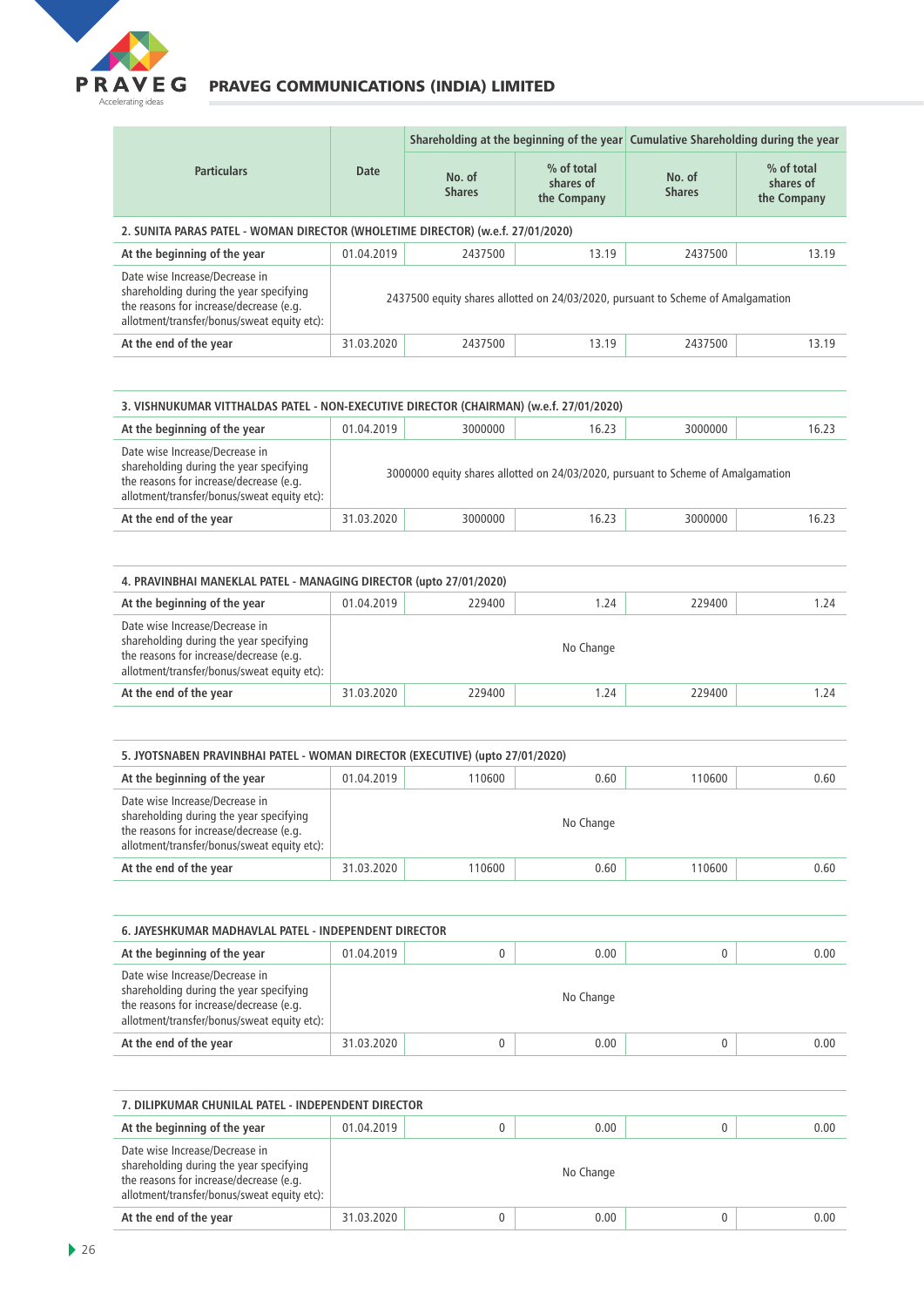### ANNUAL REPORT 2019-20

| <b>Particulars</b>                                                                                                                                                  |            | Shareholding at the beginning of the year Cumulative Shareholding during the year |                                        |                         |                                        |  |
|---------------------------------------------------------------------------------------------------------------------------------------------------------------------|------------|-----------------------------------------------------------------------------------|----------------------------------------|-------------------------|----------------------------------------|--|
|                                                                                                                                                                     | Date       | No. of<br><b>Shares</b>                                                           | % of total<br>shares of<br>the Company | No. of<br><b>Shares</b> | % of total<br>shares of<br>the Company |  |
| 8. PARESHKUMAR KANTILAL PATEL - INDEPENDENT DIRECTOR                                                                                                                |            |                                                                                   |                                        |                         |                                        |  |
| At the beginning of the year                                                                                                                                        | 01.04.2019 | $\mathbf{0}$                                                                      | 0.00                                   | 0                       | 0.00                                   |  |
| Date wise Increase/Decrease in<br>shareholding during the year specifying<br>the reasons for increase/decrease (e.g.<br>allotment/transfer/bonus/sweat equity etc): |            |                                                                                   | No Change                              |                         |                                        |  |
| At the end of the year                                                                                                                                              | 31.03.2020 | $\mathbf{0}$                                                                      | 0.00                                   | 0                       | 0.00                                   |  |

| 9. KANJIBHAI MANSANGBHAI CHAUDHARY - INDEPENDENT DIRECTOR                                                                                                           |            |              |           |  |      |  |  |
|---------------------------------------------------------------------------------------------------------------------------------------------------------------------|------------|--------------|-----------|--|------|--|--|
| At the beginning of the year                                                                                                                                        | 01.04.2019 | 0            | 0.00      |  | 0.00 |  |  |
| Date wise Increase/Decrease in<br>shareholding during the year specifying<br>the reasons for increase/decrease (e.g.<br>allotment/transfer/bonus/sweat equity etc): |            |              | No Change |  |      |  |  |
| At the end of the year                                                                                                                                              | 31.03.2020 | $\mathbf{0}$ | 0.00      |  | 0.00 |  |  |

| 10. ANKITABEN KANUBHAI LUNAGARIYA - COMPANY SECRETARY (Resigned w.e.f. August 20, 2019)                                                                             |            |  |           |   |      |  |  |
|---------------------------------------------------------------------------------------------------------------------------------------------------------------------|------------|--|-----------|---|------|--|--|
| At the beginning of the year                                                                                                                                        | 01.04.2019 |  | 0.00      | 0 | 0.00 |  |  |
| Date wise Increase/Decrease in<br>shareholding during the year specifying<br>the reasons for increase/decrease (e.g.<br>allotment/transfer/bonus/sweat equity etc): |            |  | No Change |   |      |  |  |
| At the end of the year                                                                                                                                              | 31.03.2020 |  | 0.00      |   | 0.00 |  |  |

| 11. MUKESHKUMAR SOHANRAM CHAUDHARY - COMPANY SECRETARY (Appointed w.e.f. August 21, 2019)                                                                           |            |  |           |  |      |  |  |
|---------------------------------------------------------------------------------------------------------------------------------------------------------------------|------------|--|-----------|--|------|--|--|
| At the beginning of the year                                                                                                                                        | 01.04.2019 |  | 0.00      |  | 0.00 |  |  |
| Date wise Increase/Decrease in<br>shareholding during the year specifying<br>the reasons for increase/decrease (e.g.<br>allotment/transfer/bonus/sweat equity etc): |            |  | No Change |  |      |  |  |
| At the end of the year                                                                                                                                              | 31.03.2020 |  | 0.00      |  | 0.00 |  |  |

| 12. KIRTIKUMAR SANKARLAL PATEL - CHIEF FINANCIAL OFFICER (Appointed w.e.f. April 20, 2019 and Resigned w.e.f. March 4, 2020)                                        |            |  |           |  |      |  |  |
|---------------------------------------------------------------------------------------------------------------------------------------------------------------------|------------|--|-----------|--|------|--|--|
| At the beginning of the year                                                                                                                                        | 01.04.2019 |  | 0.00      |  | 0.00 |  |  |
| Date wise Increase/Decrease in<br>shareholding during the year specifying<br>the reasons for increase/decrease (e.g.<br>allotment/transfer/bonus/sweat equity etc): |            |  | No Change |  |      |  |  |
| At the end of the year                                                                                                                                              | 31.03.2020 |  | 0.00      |  | 0.00 |  |  |

| 13. VIRAL PRADIPKUMAR DOSHI - CHIEF FINANCIAL OFFICER (Appointed w.e.f. March 4, 2020)                                                                              |            |  |           |  |      |  |  |
|---------------------------------------------------------------------------------------------------------------------------------------------------------------------|------------|--|-----------|--|------|--|--|
| At the beginning of the year                                                                                                                                        | 01.04.2019 |  | 0.00      |  | 0.00 |  |  |
| Date wise Increase/Decrease in<br>shareholding during the year specifying<br>the reasons for increase/decrease (e.g.<br>allotment/transfer/bonus/sweat equity etc): |            |  | No Change |  |      |  |  |
| At the end of the year                                                                                                                                              | 31.03.2020 |  | 0.00      |  | 0.00 |  |  |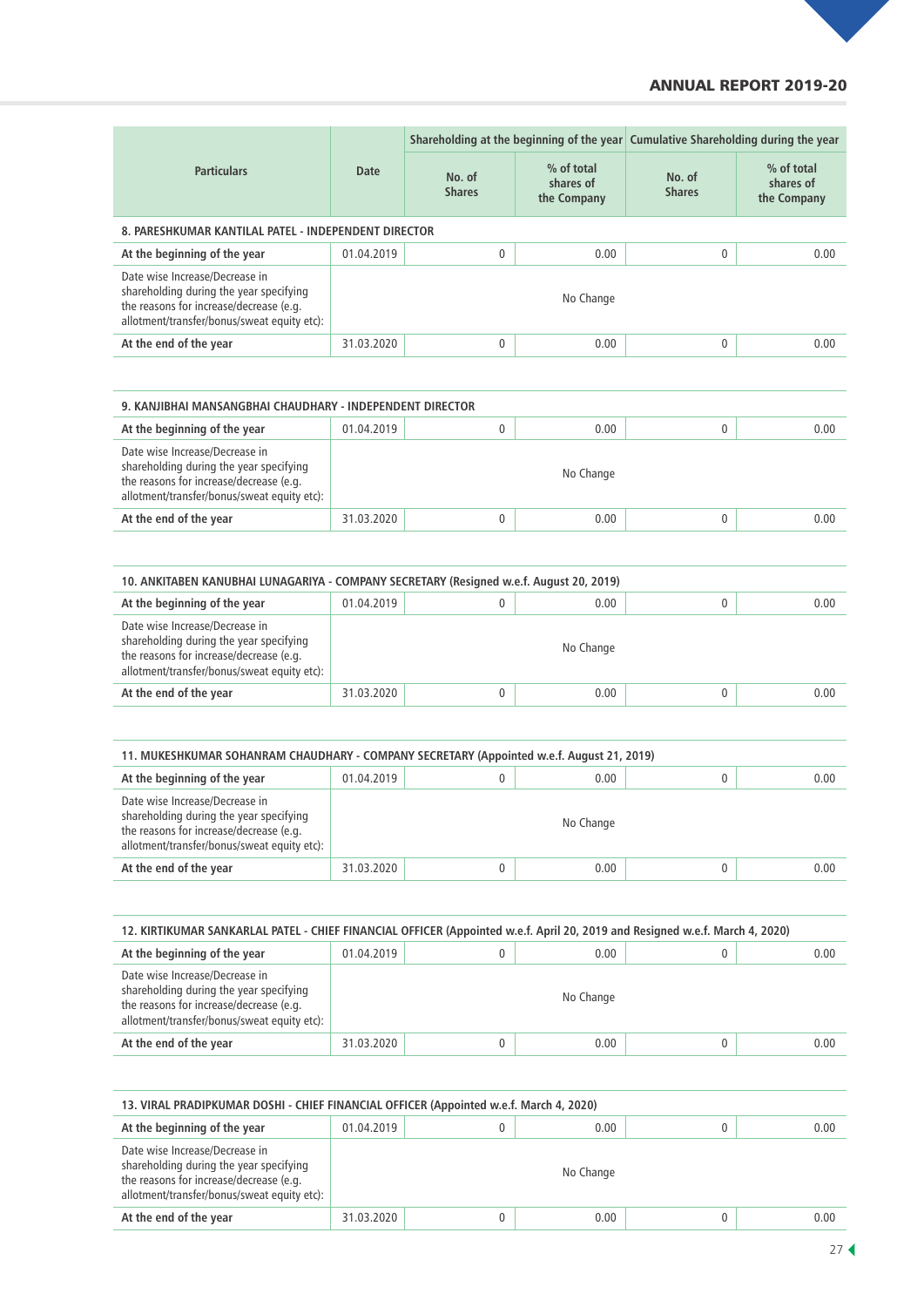

#### **V. INDEBTEDNESS**

**Indebtedness of the Company including interest outstanding/accrued but not due for payment**

| $(5 \in \mathsf{In} \, \mathsf{lakhs})$             |                                            |                    |                 |                                     |  |  |
|-----------------------------------------------------|--------------------------------------------|--------------------|-----------------|-------------------------------------|--|--|
|                                                     | <b>Secured Loans</b><br>excluding deposits | Unsecured<br>Loans | <b>Deposits</b> | <b>Total</b><br><b>Indebtedness</b> |  |  |
| Indebtedness at the beginning of the financial year |                                            |                    |                 |                                     |  |  |
| i).<br><b>Principal Amount</b>                      | 436.25                                     | 122.25             | 0.00            | 558.50                              |  |  |
| Interest due but not paid<br>ii).                   | 0.00                                       | 0.00               | 0.00            | 0.00                                |  |  |
| Interest accrued but not due<br>iii).               | 0.00                                       | 0.00               | 0.00            | 0.00                                |  |  |
| Total $(i+ii+iii)$                                  | 436.25                                     | 122.25             | 0.00            | 558.50                              |  |  |
|                                                     |                                            |                    |                 |                                     |  |  |
| Change in Indebtedness during the financial year    |                                            |                    |                 |                                     |  |  |
| Addition                                            | $\mathbf{0}$                               | 0.00               | 0.00            | 0.00                                |  |  |
| Reduction                                           | 250.49                                     | 122.25             | 0.00            | 372.74                              |  |  |
| <b>Net Change</b>                                   | (250.49)                                   | (122.25)           | 0.00            | (372.74)                            |  |  |
|                                                     |                                            |                    |                 |                                     |  |  |
| Indebtedness at the end of the financial year       |                                            |                    |                 |                                     |  |  |
| $i$ ).<br><b>Principal Amount</b>                   | 185.76                                     | 0.00               | 0.00            | 185.76                              |  |  |
| ii).<br>Interest due but not paid                   | 0.00                                       | 0.00               | 0.00            | 0.00                                |  |  |
| Interest accrued but not due<br>iii).               | 0.00                                       | 0.00               | 0.00            | 0.00                                |  |  |
| Total $(i+ii+iii)$                                  | 185.76                                     | 0.00               | 0.00            | 185.76                              |  |  |

## **VI. REMUNERATION OF DIRECTORS AND KEY MANAGERIAL PERSONNEL**

**A. Remuneration to Managing Director, Whole-time Directors and/or Manager:** 

(₹ in lakhs)

| Sr.     | <b>Particulars of Remuneration</b>                                                 | Name of MD / WTD / Manager                                                                                                                                             | Total                     |        |  |  |
|---------|------------------------------------------------------------------------------------|------------------------------------------------------------------------------------------------------------------------------------------------------------------------|---------------------------|--------|--|--|
| No.     |                                                                                    | <b>PARASKUMAR PATEL - MD</b>                                                                                                                                           | <b>SUNITA PATEL - WTD</b> | Amount |  |  |
| 1.      | Gross Salary                                                                       |                                                                                                                                                                        |                           |        |  |  |
| (a).    | Salary as per provisions contained in<br>Section 17(1) of the Income Tax Act, 1961 | 24.00                                                                                                                                                                  | 8.40                      | 32.40  |  |  |
| $(b)$ . | Value of perquisites under Section 17(2)<br>Income Tax Act, 1961                   | 0.00                                                                                                                                                                   | 0.00                      | 0.00   |  |  |
| (c).    | Profits in lieu of salary under Section 17(3)<br>Income Tax Act, 1961              | 0.00                                                                                                                                                                   | 0.00                      | 0.00   |  |  |
| 2.      | <b>Stock Options</b>                                                               | 0.00                                                                                                                                                                   | 0.00                      | 0.00   |  |  |
| 3.      | <b>Sweat Equity</b>                                                                | 0.00                                                                                                                                                                   | 0.00                      | 0.00   |  |  |
| 4.      | Commission                                                                         | 0.00                                                                                                                                                                   | 0.00                      | 0.00   |  |  |
| 5.      | Others, please specify                                                             | 0.00                                                                                                                                                                   | 0.00                      | 0.00   |  |  |
|         | Total (A)                                                                          | 24.00                                                                                                                                                                  | 8.40                      | 32.40  |  |  |
|         | Ceiling as per the Act                                                             | Within the Limits of Schedule V of the Companies Act, 2013<br>Remuneration included salary paid in Transferor Company and Transferee Company during<br>the FY 2019-20. |                           |        |  |  |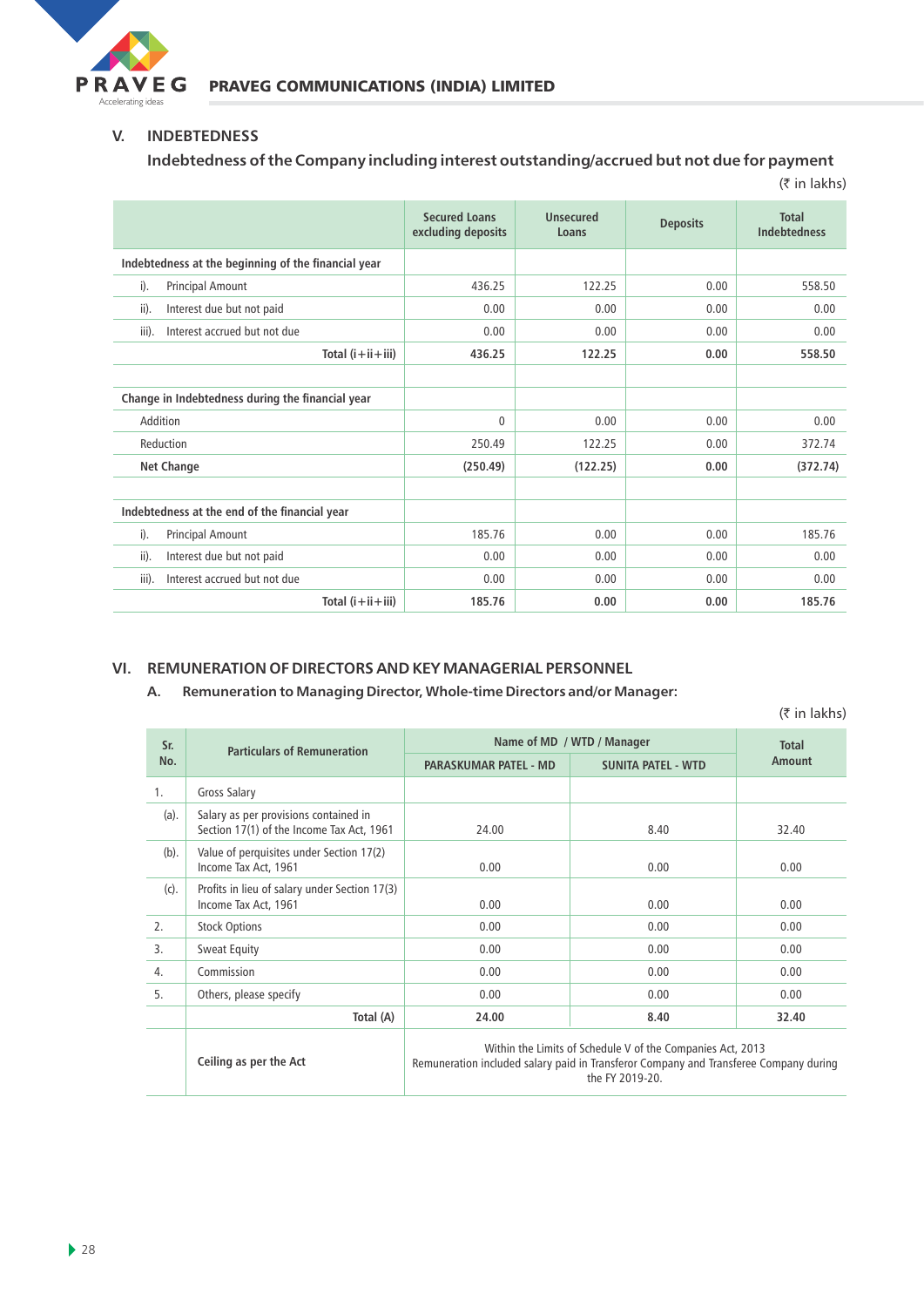## **B. Remuneration to other Directors (Not Applicable)**

# **1. Independent Directors**

| Sr.<br>No. | <b>Particulars of Remuneration</b>         | Name of Director |      |      |      |  |  |
|------------|--------------------------------------------|------------------|------|------|------|--|--|
|            | Fee for attending Board/Committee Meetings | 0.00             | 0.00 | 0.00 | 0.00 |  |  |
|            | Commission                                 | 0.00             | 0.00 | 0.00 | 0.00 |  |  |
|            | Others, please specify                     | 0.00             | 0.00 | 0.00 | 0.00 |  |  |
|            | Total $(B)(1)$                             | 0.00             | 0.00 | 0.00 | 0.00 |  |  |

#### **2. Other Non Executive Directors**

| Sr.<br>No. | <b>Particulars of Remuneration</b>         | Name of Director |      |      |      |  |
|------------|--------------------------------------------|------------------|------|------|------|--|
|            | Fee for attending Board/Committee Meetings | 0.00             | 0.00 | 0.00 | 0.00 |  |
|            | Commission                                 | 0.00             | 0.00 | 0.00 | 0.00 |  |
|            | Others, please specify                     | 0.00             | 0.00 | 0.00 | 0.00 |  |
|            | Total $(B)(2)$                             | 0.00             | 0.00 | 0.00 | 0.00 |  |
|            | Total $(B) = (B)(1) + (B)(2)$              | 0.00             | 0.00 | 0.00 | 0.00 |  |

#### **C. REMUNERATION TO KEY MANAGERIAL PERSONNEL OTHER THAN MD / WTD / MANAGER**

| $(5 \in \mathsf{In} \, \mathsf{lakhs})$ |                                                                                    |                                                              |                                                                |                                                                                         |                                                                 |                        |  |
|-----------------------------------------|------------------------------------------------------------------------------------|--------------------------------------------------------------|----------------------------------------------------------------|-----------------------------------------------------------------------------------------|-----------------------------------------------------------------|------------------------|--|
|                                         |                                                                                    |                                                              |                                                                |                                                                                         |                                                                 |                        |  |
| Sr.<br>No.                              | <b>Particulars of Remuneration</b>                                                 | <b>ANKITA</b><br><b>LUNAGARIYA</b><br>CS<br>(upto 20/082019) | <b>MUKESH</b><br><b>CHAUDHARY</b><br>CS<br>(w.e.f. 21/08/2019) | <b>KIRTIKUMAR</b><br><b>PATEL</b><br><b>CFO</b><br>(w.e.f. 20/04/2019<br>TO 04/03/2020) | <b>VIRAL</b><br><b>DOSHI</b><br><b>CFO</b><br>(from 04/03/2020) | <b>Total</b><br>Amount |  |
| 1.                                      | Gross Salary                                                                       |                                                              |                                                                |                                                                                         |                                                                 |                        |  |
| (a).                                    | Salary as per provisions contained in<br>Section 17(1) of the Income Tax Act, 1961 | 1.02                                                         | 2.25                                                           | 3.33                                                                                    | 0.65                                                            | 7.25                   |  |
| $(b)$ .                                 | Value of perquisites under Section 17(2)<br>Income Tax Act, 1961                   | 0.00                                                         | 0.00                                                           | 0.00                                                                                    | 0.00                                                            | 0.00                   |  |
| (c).                                    | Profits in lieu of salary under Section 17(3)<br>Income Tax Act, 1961              | 0.00                                                         | 0.00                                                           | 0.00                                                                                    | 0.00                                                            | 0.00                   |  |
| 2.                                      | <b>Stock Options</b>                                                               | 0.00                                                         | 0.00                                                           | 0.00                                                                                    | 0.00                                                            | 0.00                   |  |
| 3.                                      | <b>Sweat Equity</b>                                                                | 0.00                                                         | 0.00                                                           | 0.00                                                                                    | 0.00                                                            | 0.00                   |  |
| 4.                                      | Commission                                                                         | 0.00                                                         | 0.00                                                           | 0.00                                                                                    | 0.00                                                            | 0.00                   |  |
| 5.                                      | Others, please specify                                                             | 0.00                                                         | 0.00                                                           | 0.00                                                                                    | 0.00                                                            | 0.00                   |  |
|                                         | Total (A)                                                                          | 1.02                                                         | 2.25                                                           | 3.33                                                                                    | 0.65                                                            | 7.25                   |  |